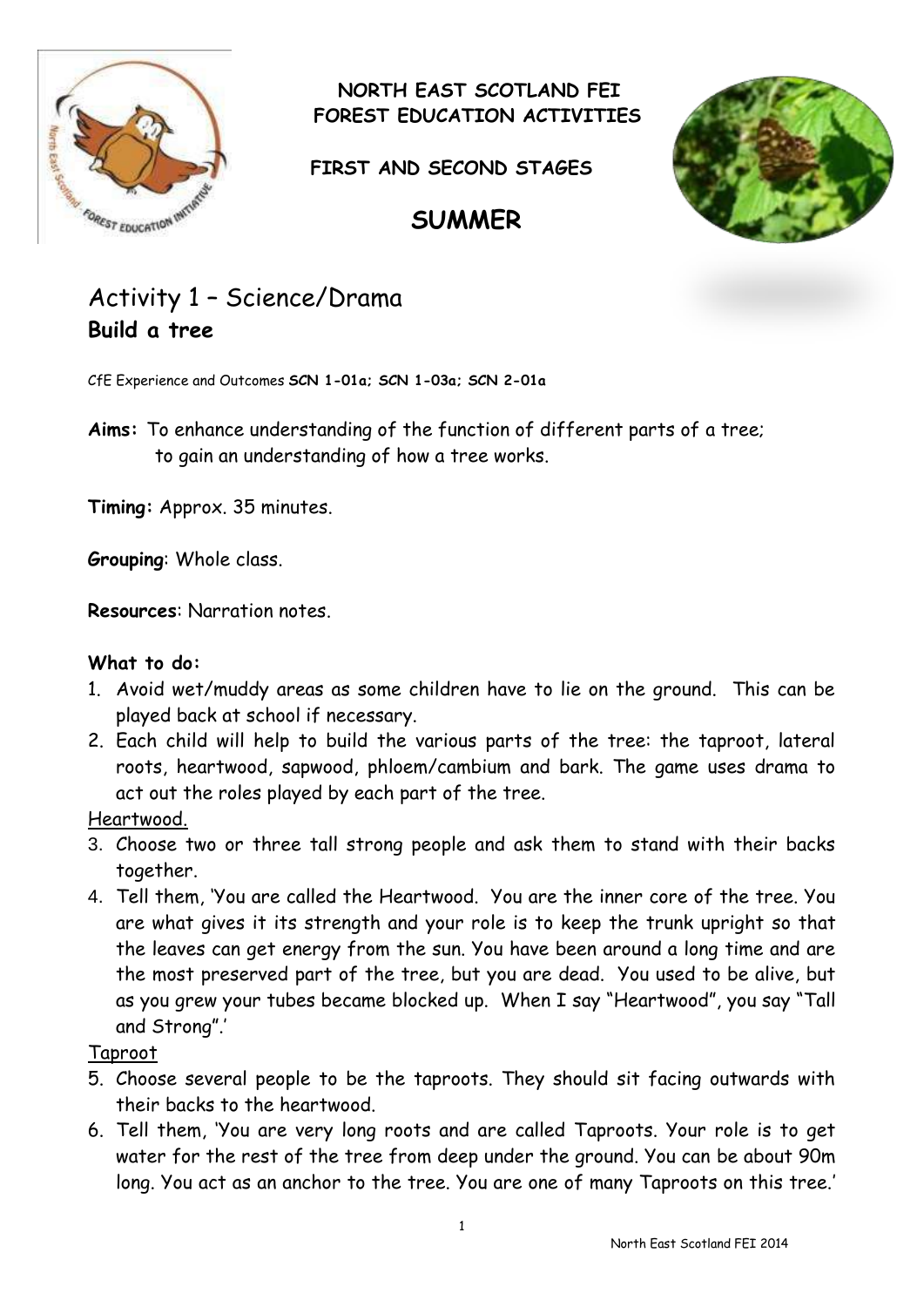Tell them that they are to say 'slurp' when you say 'Let's slurp!' (Not all trees have taproots)

Lateral Roots

- 7. Choose several people with long hair and ask them if they wouldn't mind lying on the ground. They should lie with their feet against the trunk, but leave enough space for the Sapwood and Cambium.
- 8. Tell them: 'You are the Lateral Roots. There are hundreds of you. You grow outward like branches all around the tree, but underground. You help to keep the tree upright. Each root has tiny hairs (ask the roots to spread out their hair). You have thousands of these hairs to absorb water and nutrients. You grow in the direction of sources of water.'
- 9. Tell them that they are to say 'slurp' when you say 'Let's slurp!'. Ask them and the tap roots to practise saying 'slurp'.

Sapwood

10. Choose enough people to form a complete circle around the Heartwood. They should circle the Heartwood holding hands and facing inwards. Ask them to be careful of the roots. Tell them, 'You are called the Sapwood or Xylem. You draw water up to the highest branches and are the most efficient pump in the world. You can soak up about 1400 litres of water a day and move it a 100 mph!' Tell the Sapwood to practice drawing the water up. Ask them to go 'Wheeee!' and to lift their arms up when you say 'Bring the water up'. Ask the roots to 'slurp' again and then the Sapwood to bring the water up.

Cambium/Phloem

- 11. Choose enough people to create a complete circle around the Sapwood. They should circle the Sapwood holding hands and facing **outwards**.
- 12. Tell them: 'You are the Cambium and the Phloem. The Cambium is the growing part of the tree and adds new layers (tree rings) to the Sapwood and Phloem each year.' Explain that trees do not grow like human hair. Trees grow outwards from the trunk and branch tips, whereas hair grows from the scalp and not from the ends. Behind you towards the outside of the tree is the Phloem that carries food manufactured by the leaves and distributes it to the rest of the tree. Let's turn our hands into leaves'.
- 13. Ask them to stretch their arms upward and outward so that they intersect each other's arms at wrists and forearms, leaving their hands free to flutter like leaves.
- 14. Tell them, 'When I say "Let's make food!" raise your arms and flutter your leaves, absorb the energy from the sun and make food. And when I say, "Bring the food down", you go "Whooooo!".' (Make the "Whooooo!" a long descending sound while you bend at the knees and drop you arms and body toward the ground.) 'Let's practice.' Go through all the motions and sounds with all the parts, in this order: 'Heartwood', 'Let's slurp!', 'Let's make food!', 'Bring the water up!', 'Bring the food down!'.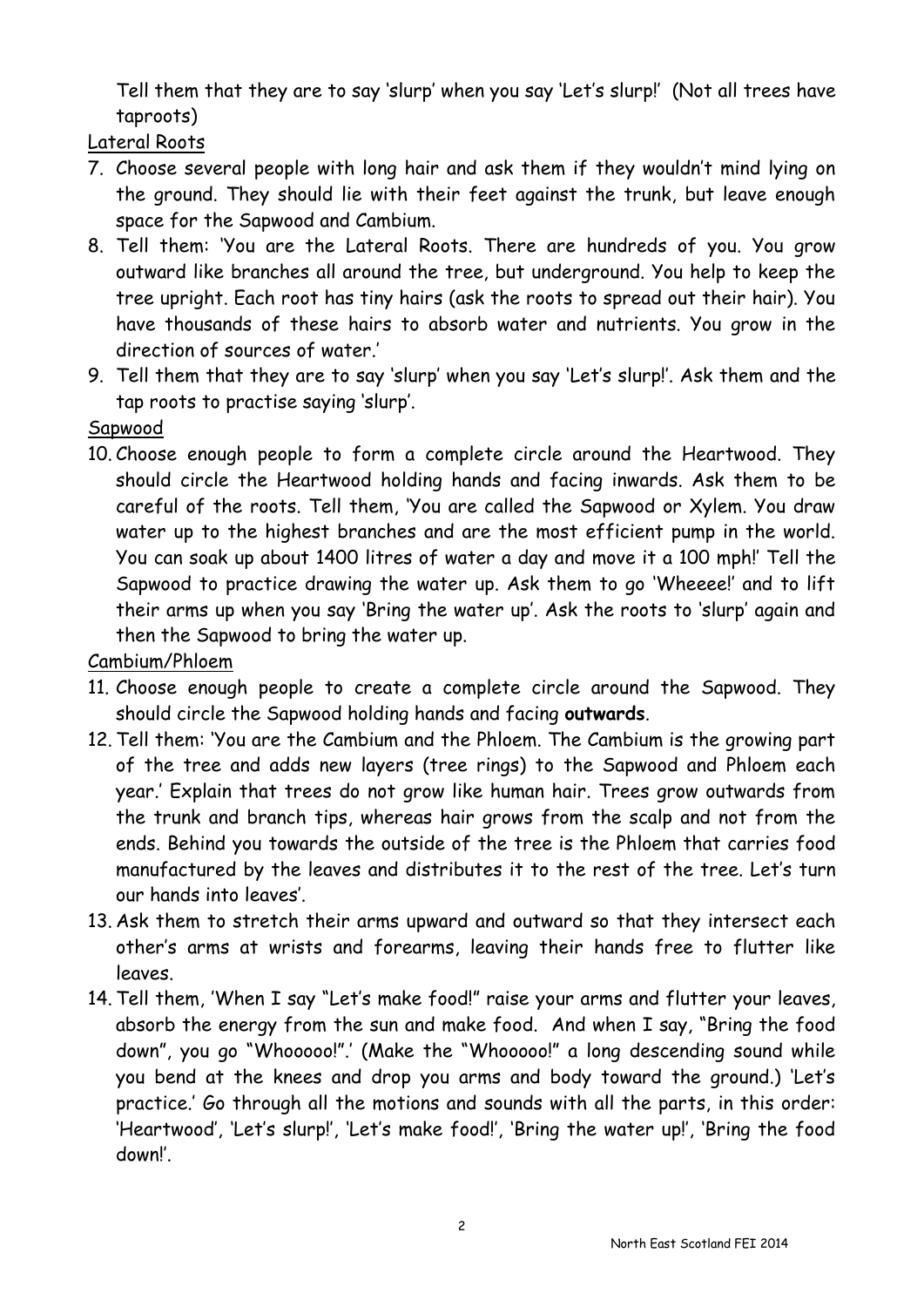15. Make sure they don't raise their arms and flutter their leaves until you say 'Let's make food!'.

### Bark

- 16. Using the last remaining people to make the bark. Create a circle around all the layers facing outwards.
- 17. Tell them: 'You are the bark. Your role is to stop the tree from drying out and to protect the



flow of food in the Phloem. You also protect the tree from insects, fungi and fire. Humans can damage you if they pull you away from the tree. As you get older you crack and stretch.

18. Raise your arms like a boxer and clench your fists.' (Pause…………) 'Do you hear that high-pitched sound? It's a fierce, very hungry, long-snouted wood-borer. I'll go and see if I can stop it.' Disappear behind a tree and re-appear in role as the wood-borer with fingers as antennae. Attempt to penetrate the bark's protective layer.

### Recap

19. Now recap on all the parts in sequence. Call out: 'Heartwood', 'Let's slurp!, Let's make food!, Bring up the water!, Bring the food down!' and ask the bark to be strong and protect.

### **Round up**

Ask the children if they can describe the function of the various parts of a tree.

See **'Leaf factory'** in North-East Scotland FEI Forest Activities Autumn 1, which describes an activity designed to introduce the idea of leaves making sugar.

Adapted from 'Sharing the Joy of Nature' by Joseph Cornell

# Activity 2 - Science **Who has the leaf?**

CfE Experience and Outcomes **SCN 1-01a; SCN 2-01a**

**Aims:** To explore the diversity of shape, size, colour and texture of leaves within and between species.

**Timing:** 20 minutes.

**Grouping:** Whole class.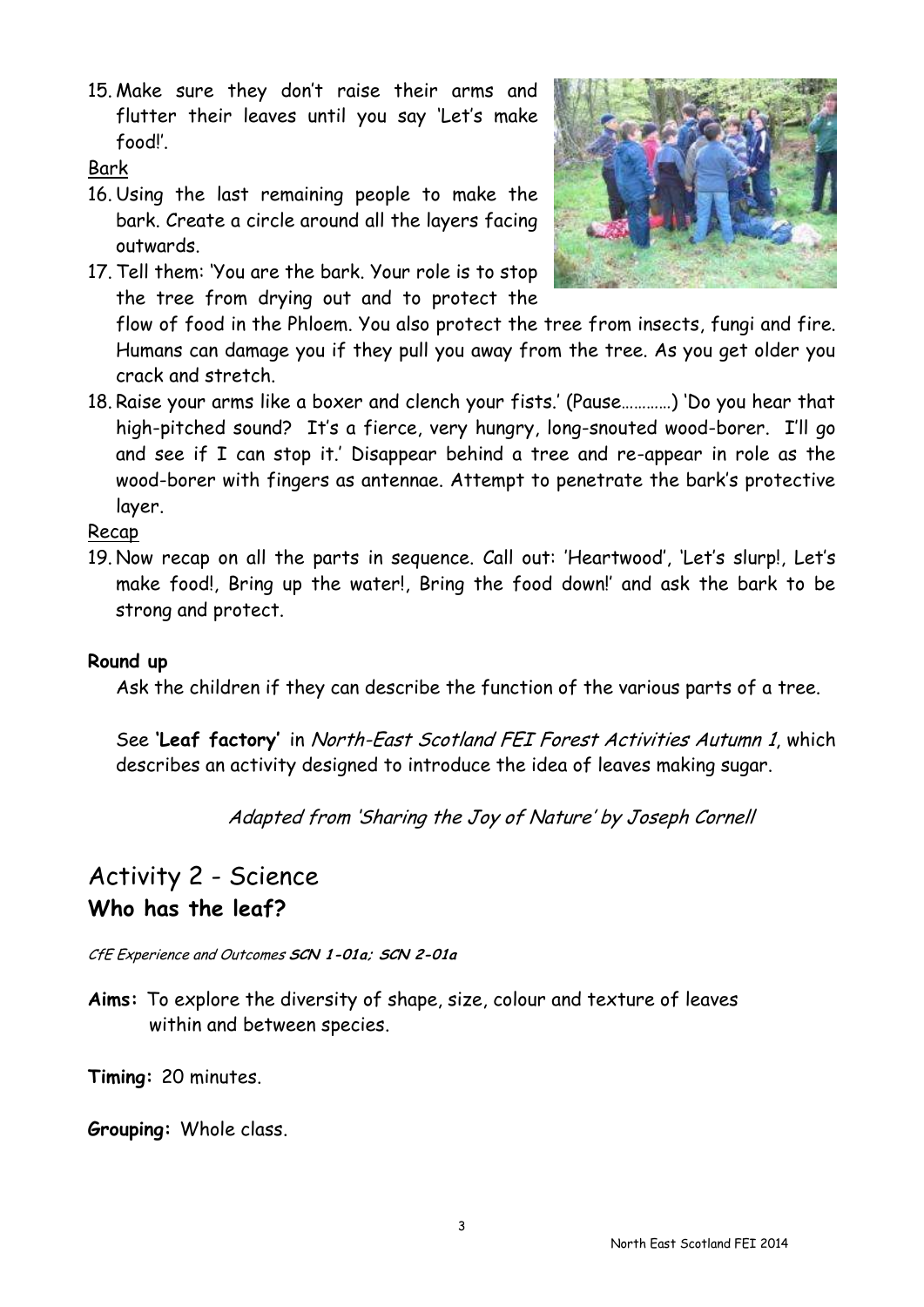**Resources:** A bag of common tree leaves with at least 4 or more of each kind, enough for one each per person.

### **What to do:**

- 1. Arrange the class in a circle.
- 2. Hand out a leaf to each individual.
- 3. Make a series of statements related to one kind of leaf e.g. an oak leaf with its wavy edges; a leaf from a deciduous tree; a leaf made of many leaflets; a leaf with a hole in it; a pine needle etc



4. As you make these statements, everyone with a leaf with those characteristics runs around the circle and trades places. Make sure they all run in one direction!

### **Round up**

Go round the circle asking what kind of leaves each person has.

Develop this into a game of **Leaf Tag** (see next activity)

Adapted from 'Oranges and Lemons' Arbriachan Community Woodland Trust.

## Activity 3 - Science **Leaf Tag**

CfE Experience and Outcomes **SCN 1-01a; SCN 2-01a**

**Aims:** To aid leaf identification.

**Timing:** 15 minutes.

**Grouping:** Whole class.

**Resources:** One each of a number of kinds twigs with leaves, both deciduous and coniferous.

### **What to do:**

- 1. Form two equal teams and line them up facing each other about 15 metres apart.
- 2. Place the specimens in a row between the two teams.
- 3. Count off the teams separately beginning at opposite ends, so that each player has a number and in each team there are players numbered one, two etc.
- 4. Call out the name of a tree or bush represented by one of the specimens and then call out a number. 'The next tree is oak and the number is …….. two.'
- 5. As soon as the 'twos' hear their number called they race to the specimens and try to be the first to pick up the correct twig.
- 6. The twig is replaced and the game continues.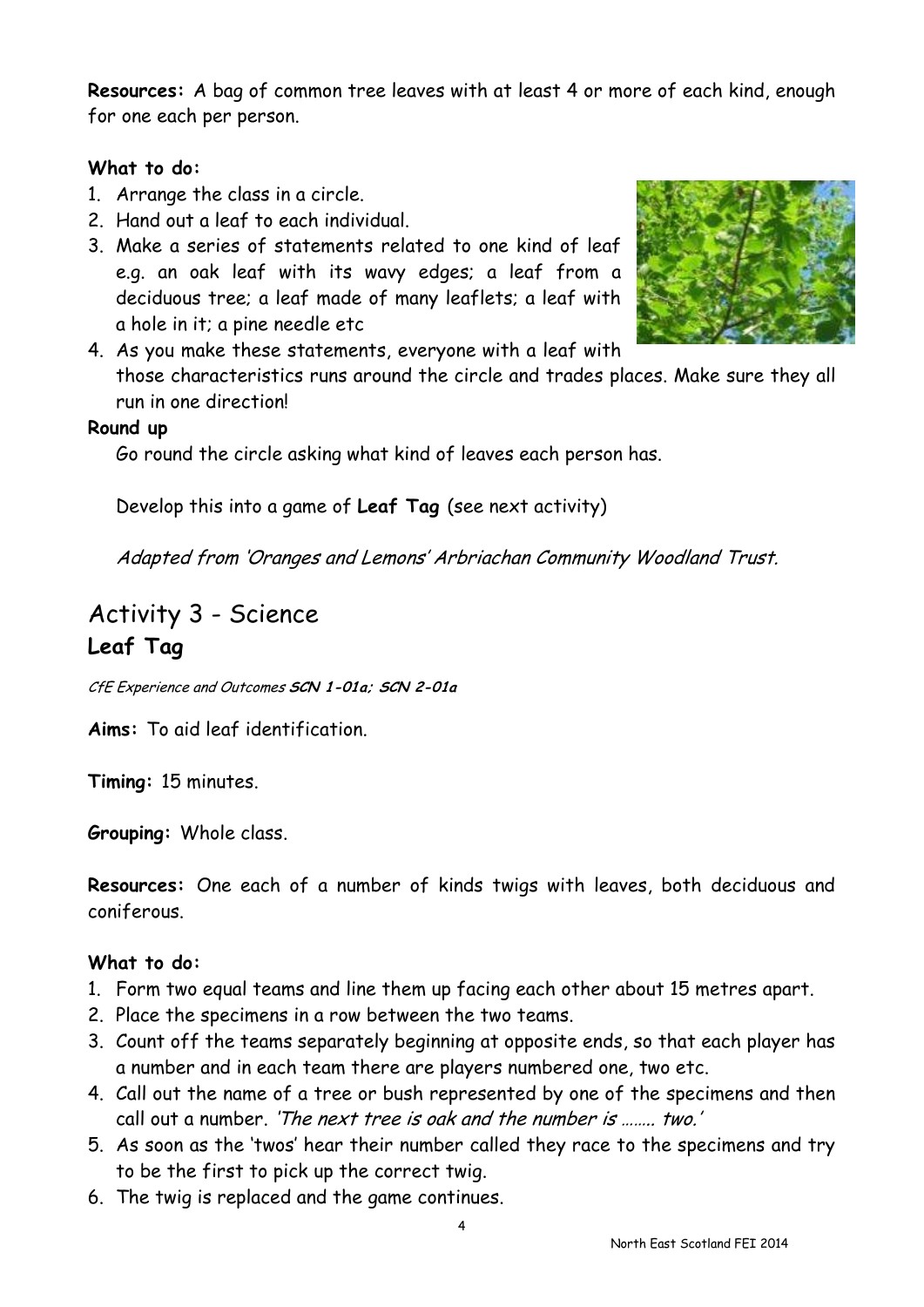7. Points can be awarded for successful players and deducted for wrong identification.

#### **Round up**

Hold up the twigs and ask the class to call out their names.

Adapted from Sharing Nature with Children by Joseph Cornell

#### **Leaf ID**

The Woodland Trust has a number of excellent resources to assist with leaf identification [http://www.naturedetectives.org.uk/packs/pack\\_spotting.htm](http://www.naturedetectives.org.uk/packs/pack_spotting.htm)

# Activity 4 – Sensory/Science/Social Studies **Meet a Tree**

CfE Experience and Outcomes **SCN 1-01a; SCN 2-01a; SCN 1-12b; SOC 1-07a**

**Aims:** To encourage use of senses other than sight; to foster trust; to enhance observations of the characteristics of trees

**Timing:** 30 minutes.

**Grouping:** Pairs or threes.

**Resources:** A blindfold per group or pair.

### **What to do:**

- 1. Split the group into pairs or groups of three.
- 2. For younger children or those not used to being lead blindfolded this can be quite a challenging experience. It can be helpful to allow each child to experience being lead a short way and leading another child, before starting the main activity. For younger children having a leader on each side is reassuring.
- 3. Hand out blindfolds.



- 4. Explain that one of the group/pair will be blindfolded and the partners will lead him/her through the wood to any tree that attracts them.
- 5. Emphasise that the blindfolded person will need a lot of support, so lead them by the arm. Warn them about, and protect them from, any hazards.
- 6. On reaching the tree help the 'blind' person to explore the tree through touch and smell. For example help them to bend down to feel the base, roots and plants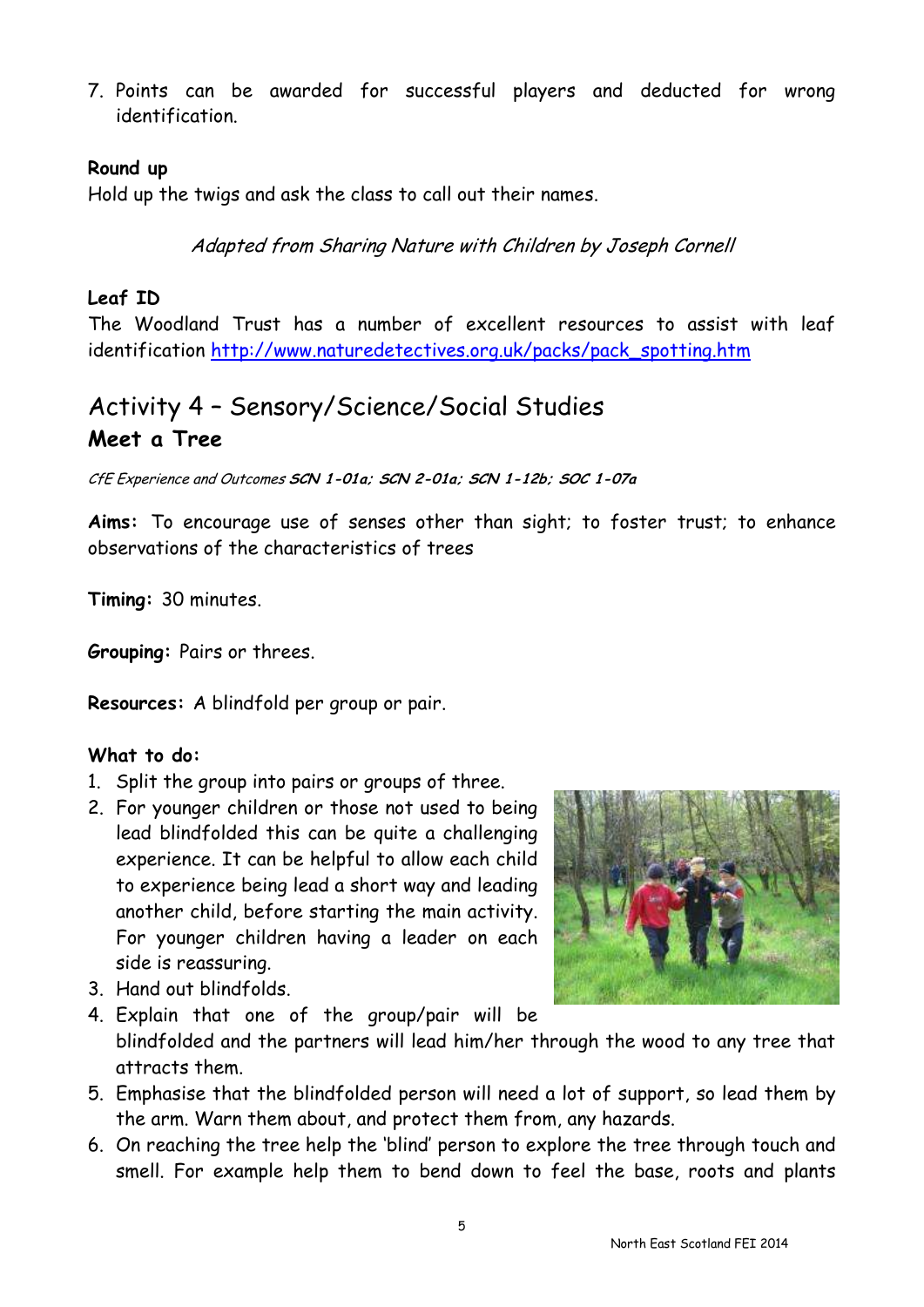growing there. Feel the trunk and smell the bark and leaves. Can they put their arms round it? Are there lichens or moss to touch?

- 7. When they have finished, turn them round several times and lead them back to where they started via a different route. Help them to step over imaginary logs or bend down under non-existent branches.
- 8. Remove the blindfold and let them try to re-find 'their' tree. The searcher will see that the forest is a collection of very individual trees!

Adapted from Sharing Nature with Children by Joseph Cornell

# Activity 5 – Language/History/Science

CfE Experience and Outcomes **SCN 1-01a; SCN 2-01a; SCN 1-12b; SOC 1-07a SOC 1-13b**

### **Clans**

**Aims:** To increase knowledge of the lore, uses and natural history of some of our native trees

**Grouping:** Whole class

**Resources:** See below

### **What to do**

We have found that it works well to give groups a woodland name, be it a minibeast, tree, plant, bird or animal. Naming groups after native trees can help children to identify more closely with the woodland.

Below is an example of a tree 'personality'….

### **Silver Birch**

Gaelic – Beith Ruling planet – Venus Latin – Betula alba

### Natural history

Birch is native to the cool climates of the Northern Hemisphere and is a pioneer species colonising bare ground. It is easily recognised by its white bark with diamond patterns of black and delicate twigs. Its open canopy gives a light shade allowing other plants to flourish under it, which, in turn, means plenty of food for woodland creatures. It can live to 90 years. 'Witches brooms', a cluster of tangled twigs, may appear high in the crown of some trees, looking like old bird's nests. These are caused by a fungal infection. Birch produces male catkins in the spring and the wind disperses the pollen. The seeds are produced in catkin-like clusters in July which are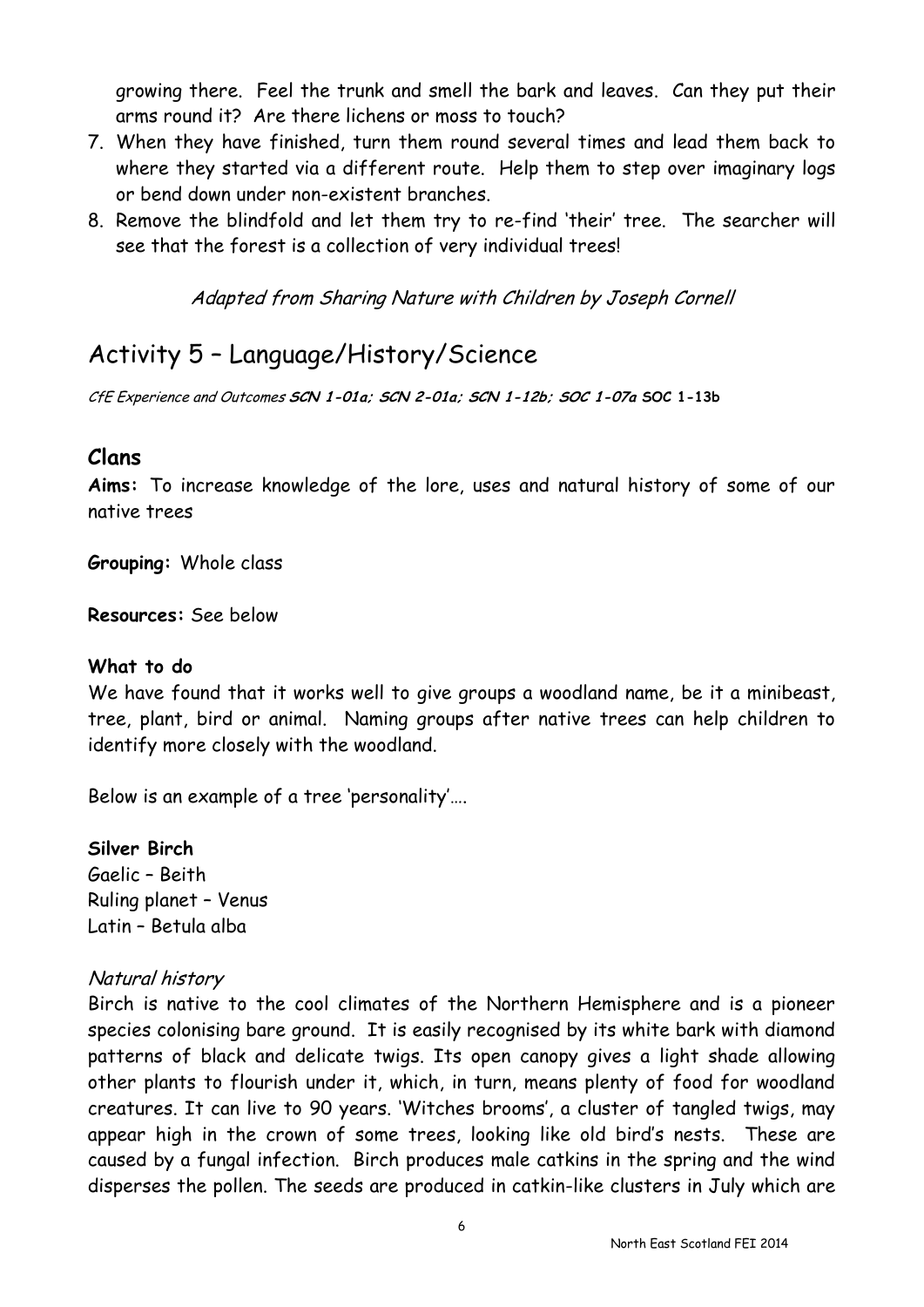eaten by small finches such as Siskins. The bark of Birch contains a substance called Betulin, which gives it its white appearance and has anti-bacterial and anti-mould properties. The tree supports over 300 kinds of insect and numerous fungi live in association with it.

### Custom and legend

The Silver Birch is known as 'The Lady of the Woods'. It is a tree of enchantment and is thought to be faithful and friendly and associated with fairies. It can ward of evil spirits. It is a tree of renewal and associated with new beginnings. Birch rods were used to drive out the spirit of the old year and, once upon a time, for caning disobedient pupils. In Scandinavia a small Birch tree was brought into the house to encourage it to come into leaf early as a symbol of the return of spring.

### **Healing**

The sap from Birch can be made into a fizzy wine. It was used to treat rheumatic diseases and as a mouthwash. It is said to cure spots and fade freckles.

The bark can be used to make an anaesthetic and is also antiseptic. Putting the fresh inside of bark against the skin is meant to heal muscle pain.

Magic

Dried leaves of Birch were used to 'charm' a baby's cot, giving the child strength to cast off weakness. You should always ask the Birch if you want to take leaves or bark for if she is made angry she raises her whip-like branches.

### Physical uses

Birch timber is mainly used for plywood and furniture. It used also to be used for toys, spoons and bobbins. Its waterproof bark can be used in roofing and for tanning leather. Birch bark peels easily and some varieties were used to write on. It makes excellent tinder for fire lighting as it's rich in oils. In North America the native peoples used the bark to make canoes and containers. In Sweden and Lapland the sap was used to replace sugar and made into a strong glue and insect repellent.

Similar information about other native tree species can be found in:

'A Tree In Your Pocket' by Jacqueline Memory Paterson (1998) pub. Thorsons, has information about tree myths and legends;

Simon Fraser has produced a *Tree Alphabet for Schools*, which is wonderfully illustrated and has information about botantical lore and mythology associated with our native trees <http://www.treealphabet.co.uk/schools/gallery.htm>;

The Royal Forestry Society's website: <http://www.rfs.org.uk/learning> gives an easy overview of identification and human and wildlife uses;

'Whispering Woods' by Alan Crawford (2012) is a collection of original stories about Scotland's native trees that weave together threads of mythology, lore, herbal medicine, uses of timber and wood and woodland ecology;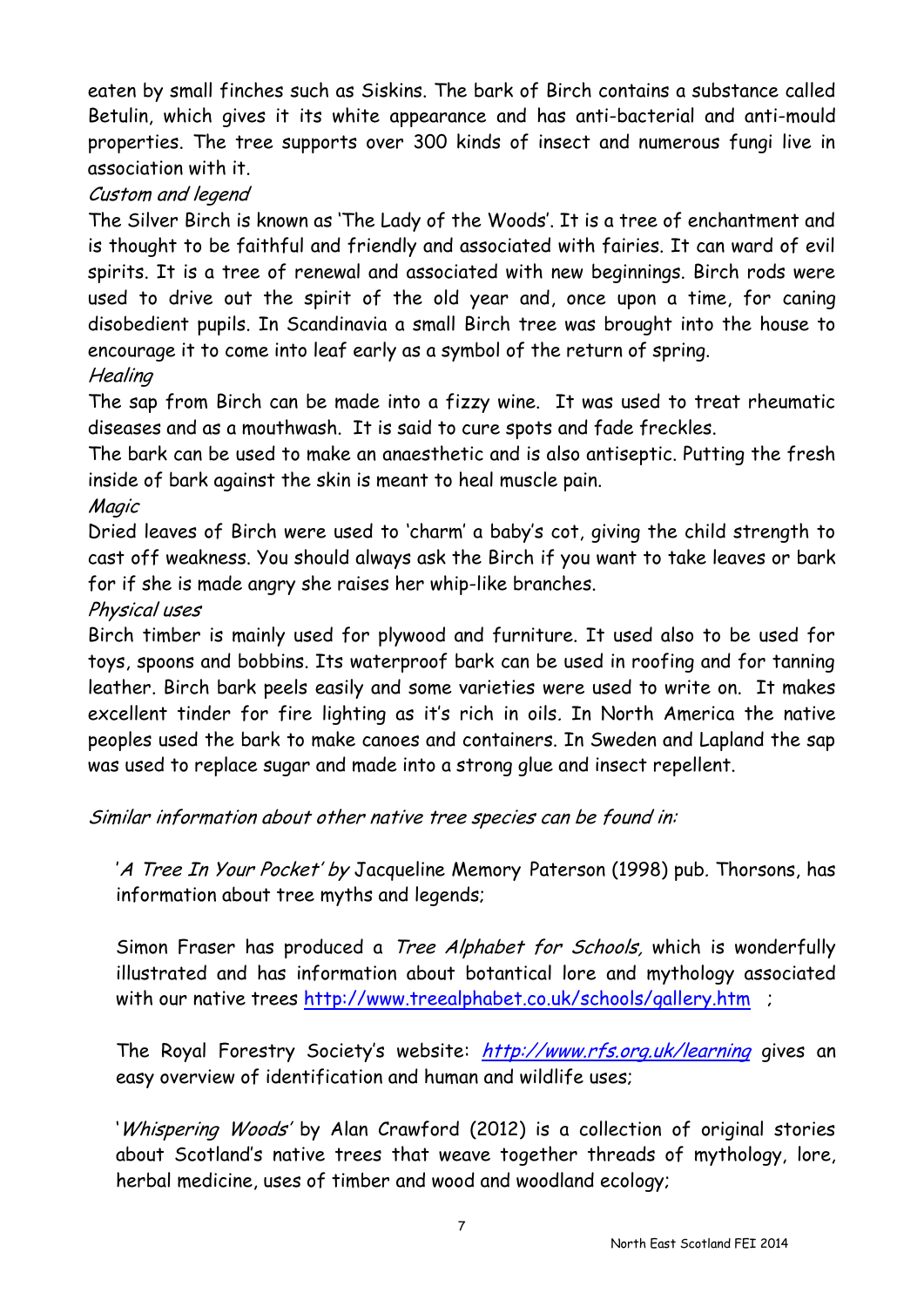'Tree Stories' by Claire Hewitt is a collection of 12 short stories for use as a scaffold for story-telling in the woods. Each story is accompanied by notes about the tree and its lore. Available from Forestry Commission Scotland, email: [fcscotland@forestry.gsi.gov.uk](mailto:fcscotland@forestry.gsi.gov.uk) web: [www.forestry.gov.uk/scotland](http://www.forestry.gov.uk/scotland)

# Activity 6 – Sensory/Language **Angles**

CfE Experience and Outcomes **SCN 1-12b; ENG 1-30a; ENG 1-31a; ENG 2-30a; ENG 2-31a**

**Aims:** To enhance observation and concentration; to enhance aesthetic appreciation of woodland.

**Timing:** 15 min

**Grouping:** Groups of 4 to 6

**Resources:** Pencil and piece of card per pupil

### **What to do:**

- 1. Give each child a piece of card and pencil.
- 2. Each group of children chooses a tree. Each member of the group arranges themselves so that they are looking at the tree from a different angle. For instance: one child might stand looking closely at the trunk, one could lie looking at the roots and base, another gazing into the branches, another sitting looking at leaves etc.
- 3. Each member of the group thinks of three or four adjectives that describe the part of the tree that they are observing and writes them down.
- 4. As a group they then rearrange their adjectives and names of parts of the tree to make a poem.

#### **Round up**

Share the poems with other groups.

Back in school write the poems could be written out and illustrated with photos or drawings.

### Activity 7 – Drama **Animals by numbers**

CfE Experience and Outcomes **EXA 1-12a; EXA 1-13a; EXA 2-13a**